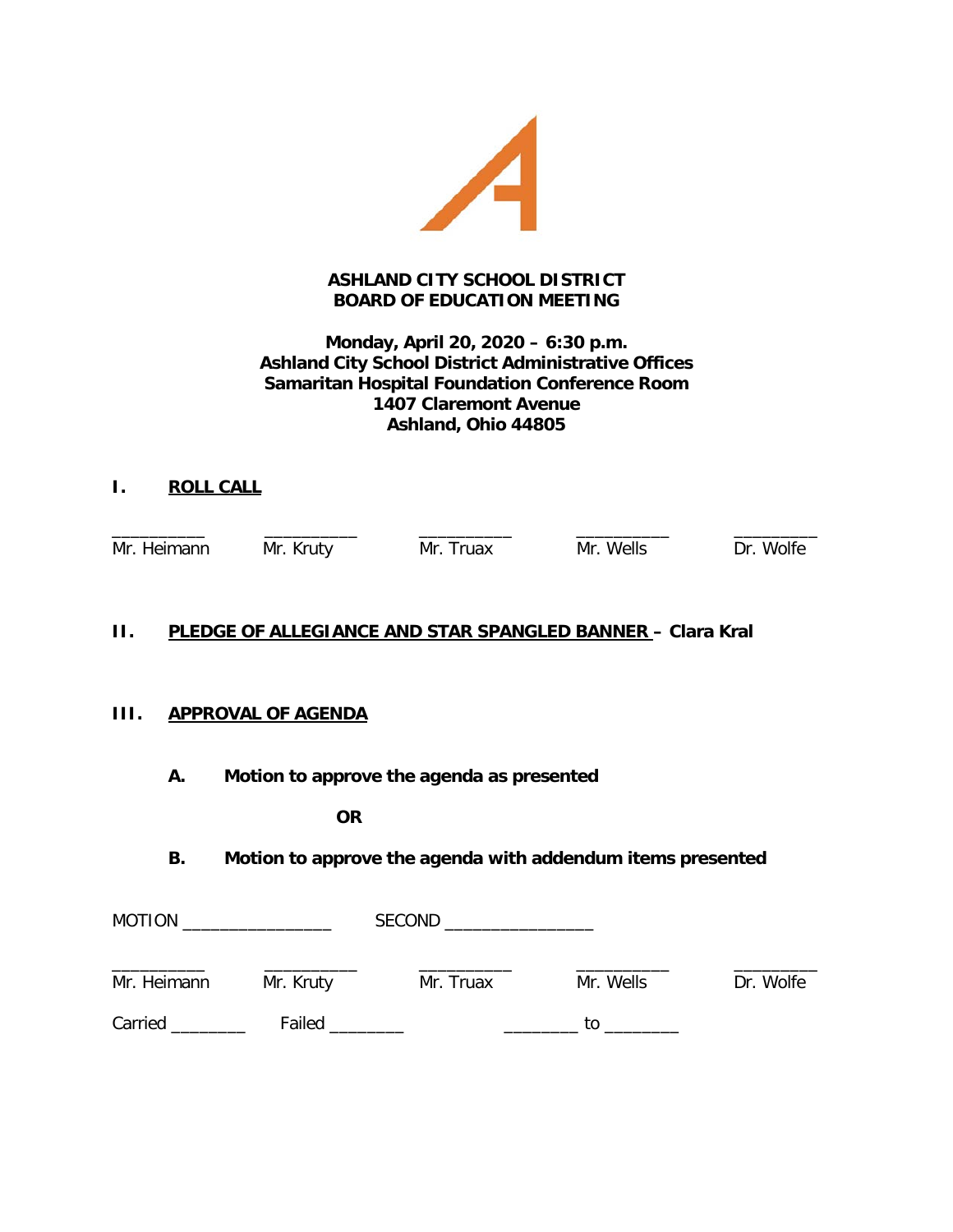### **IV. SUPERINTENDENT'S REPORT**

- **A. Educator of the Year: Ben Spieldenner**
- **B. Construction Update -AHS**
- **C. Corona Cabinet Team Reflection**
- **D. End of Year -Graduation Activities**
- **E. School Calendar**
- **F. Other**
	- **Retire-Rehire**

# **V. RECOGNITION OF VISITORS AND PUBLIC PARTICIPATION ON AGENDA ITEMS**

**A. The Board of Education will consider the Retire-Rehire of Marla Nardo, STEM Teacher at AMS at the Board of Education Regular Meeting to be held on Monday, June 15, 2020.**

# **VI. FINANCIAL/BUSINESS REPORT**

#### **A. Treasurer's Consent Calendar**

Note: Items under the Treasurer's Consent Calendar are considered routine and will be enacted under one motion. There will be no separate discussion of these items prior to the time the Board votes unless a Board member requests an item be clarified or removed from the calendar for separate action.

| <b>MOTION</b><br>the control of the control of the control of |           | <b>SECOND</b><br>the control of the control of the control of |           |           |
|---------------------------------------------------------------|-----------|---------------------------------------------------------------|-----------|-----------|
| Mr. Heimann                                                   | Mr. Kruty | Mr. Truax                                                     | Mr. Wells | Dr. Wolfe |
| Carried                                                       | Failed    |                                                               | to        |           |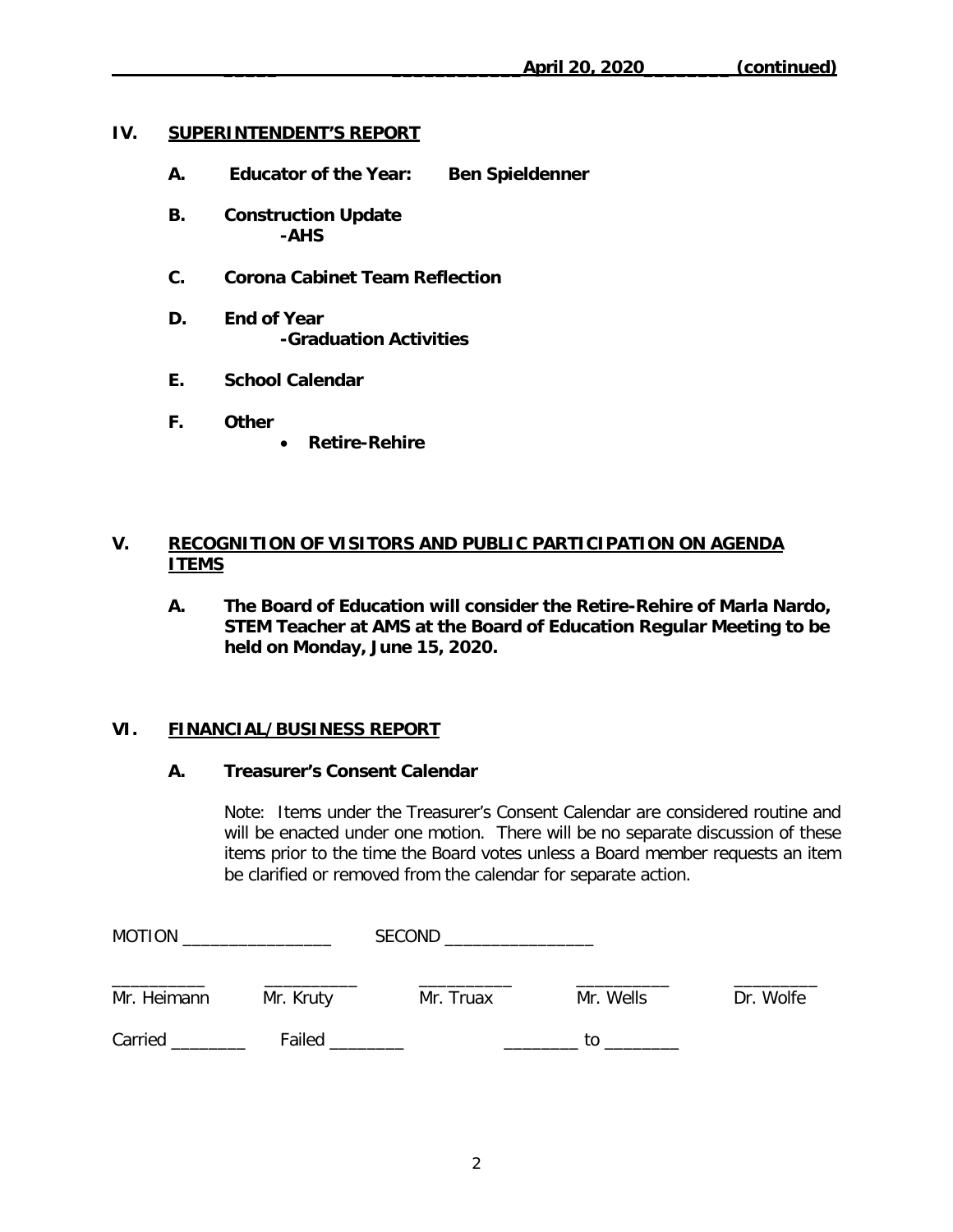The Treasurer recommends the following actions:

1. Financial Report

Approval of the Financial Reports (March 2020) as presented.

2. Minutes

Approval of the minutes of the following Board meeting(s) as presented by the Treasurer:

| Regular Meeting | January 27, 2020 |
|-----------------|------------------|
| Regular Meeting | March 16, 2020   |

- 3. Recommend approval to amend the FY20 Appropriations (EXHIBIT A)
- 4. Then and Now Certificate

Ohio Revised Code 5705.41 Approve the authorization of a Now and Then Certificate as per Ohio Revised Code for the following purchase orders:

TCCSA P. O. #2201164

Issuance determines funds were THEN available at the time of the allowable expense and the amounts of purchases are necessary to meet the obligation (at the time of the order or contract) and is NOW lawfully appropriated and available for such purpose.

5.Items Removed for Separate Consideration

 $\mathcal{L}=\{1,2,3,4,5\}$ 

**\_\_\_\_\_\_\_\_\_\_\_\_\_\_\_\_\_\_\_\_\_\_\_\_\_\_\_\_\_\_**

\_\_\_\_\_\_\_\_\_\_\_\_\_\_\_\_\_\_\_\_\_\_\_\_\_\_\_\_\_\_\_\_\_\_\_\_

MOTION \_\_\_\_\_\_\_\_\_\_\_\_\_\_\_\_ SECOND \_\_\_\_\_\_\_\_\_\_\_\_\_\_\_\_ \_\_\_\_\_\_\_\_\_\_ \_\_\_\_\_\_\_\_\_\_ \_\_\_\_\_\_\_\_\_\_ \_\_\_\_\_\_\_\_\_\_ \_\_\_\_\_\_\_\_\_ Mr. Heimann Mr. Kruty Mr. Truax Mr. Wells Dr. Wolfe Carried \_\_\_\_\_\_\_\_ Failed \_\_\_\_\_\_\_\_ \_\_\_\_\_\_\_\_ to \_\_\_\_\_\_\_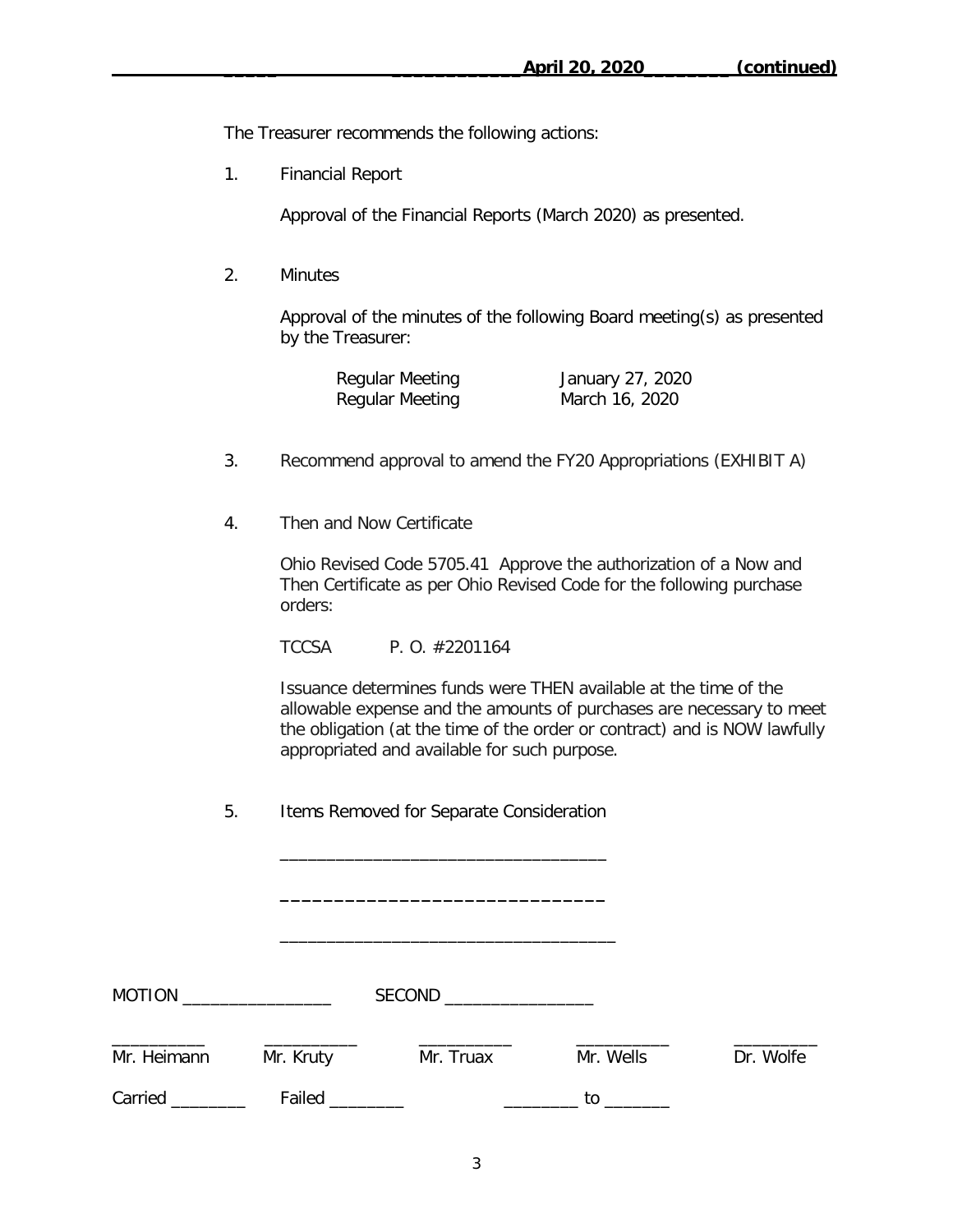#### **VII. NEW BUSINESS**

#### **B. Consent Calendar**

Note: Items under the consent calendar are considered routine and will be enacted under one motion. There will be no separate discussion of these items prior to the time the Board votes unless a Board member requests an item be clarified or removed from the calendar for separate action.

| <b>MOTION</b> |           | <b>SECOND</b> |           |           |
|---------------|-----------|---------------|-----------|-----------|
| Mr. Heimann   | Mr. Kruty | Mr. Truax     | Mr. Wells | Dr. Wolfe |
| Carried       | Failed    |               | tο        |           |

The Superintendent recommends the following actions:

1. Certificated/Licensed Personnel

Approve the personnel and/or contract recommendations detailed in the exhibit items listed below as per the dates, terms and other applicable conditions specified and pending completion of all state, local and district requirements.

- a. Non-Renewal of One-Year Non-Renewed Teaching Contracts (EXHIBIT B)
- b. Teaching Contract Renewals/One-Year Limited (EXHIBIT B)
- c. Teaching Contract Renewals/Three-Year Limited (EXHIBIT B)
- d. Teaching Contract Renewals/Five-Year Limited (EXHIBIT B)
- e. Continuing Contracts (EXHIBIT B)
- f. Routine Non-renewal of One-Year Supplemental Contracts (EXHIBIT B)
- g. Administrative Contract (EXHIBIT B)
- h. Contracted Service (EXHIBIT B)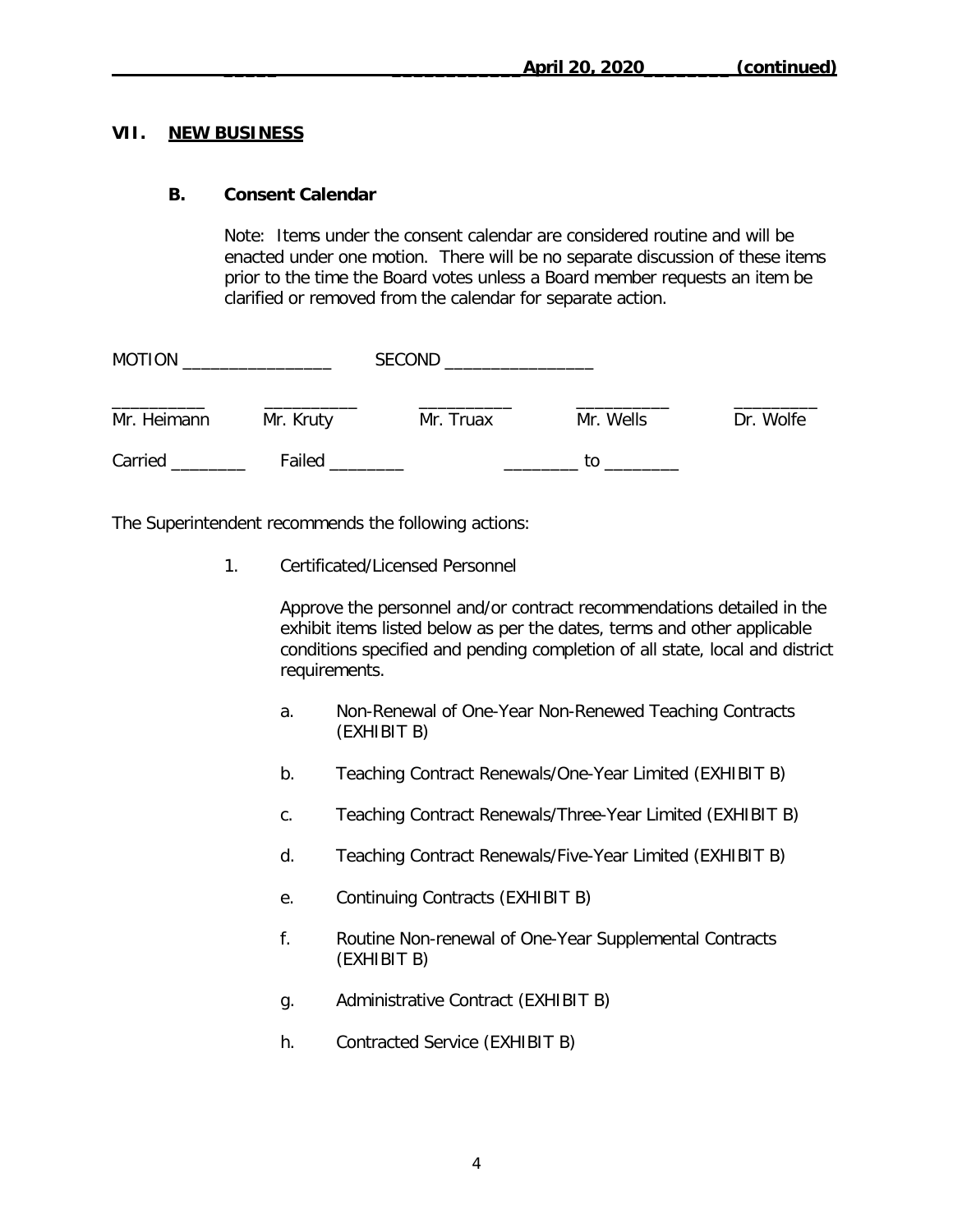2. Support Staff

Approve the personnel and/or contract recommendations detailed in the exhibit items listed below as per the dates, terms and other applicable conditions specified and pending completion of all state, local and district requirements.

- a. Classified Retirements/Resignation (EXHIBIT C)
- b. Non-renewed Classified Employees for School Year Ending 2019- 2020 (EXHIBIT C)
- 3. Program/Other
	- a. Adopt a resolution renewing membership in the Ohio High School Athletic Association for the 2020-2021 school year. (EXHIBIT D)
	- b. Approve an agreement with Student Protective Agency, Mount Vernon, Ohio, as the administering and servicing agency of record for the voluntary Student Accident Insurance Program underwritten by the Guarantee Trust Life Insurance Company (Policy #: 344-00P) for the 2020-2021 school year.
	- c. Approve a contract with the Ohio Department of Transportation District 3 Office for the purchase of road salt for the 2020-2021 school year. (EXHIBIT E)
- 4. Items Removed for Separate Consideration

| <b>MOTION</b>   | <u> 1990 - John Stein, mars and de la politica de la politica de la politica de la politica de la politica de la</u> | SECOND <b>SECOND</b> |           |           |
|-----------------|----------------------------------------------------------------------------------------------------------------------|----------------------|-----------|-----------|
| Mr. Heimann     | Mr. Kruty                                                                                                            | Mr. Truax            | Mr. Wells | Dr. Wolfe |
| Carried _______ | Failed ________                                                                                                      |                      |           |           |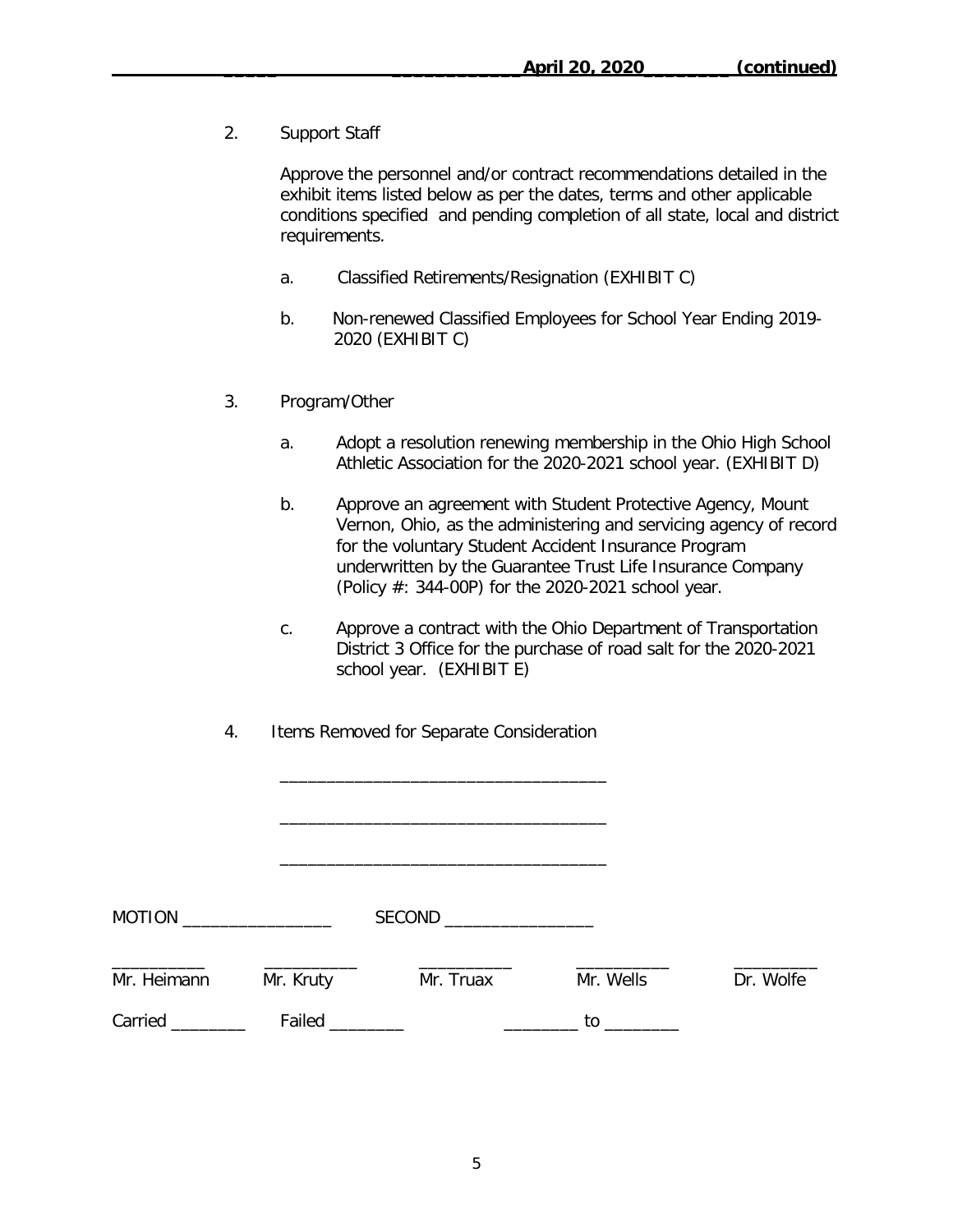# **C. Purchase of School Bus**

The Superintendent recommends approval of the purchase of one (1) 2021, 84 passenger BlueBird school bus from Cardinal Bus Sales in the amount of \$99,977 (minus \$2,450 trade-in and \$42,822.17 State Grant School Bus Purchase Program). Board amount is \$54,704.83. Sealed bids on file in the Business Manager's Office.

| <b>MOTION</b> |           | <b>SECOND</b> |           |           |
|---------------|-----------|---------------|-----------|-----------|
| Mr. Heimann   | Mr. Kruty | Mr. Truax     | Mr. Wells | Dr. Wolfe |
| Carried       | Failed    |               | tΩ        |           |

#### **VIII. DISCUSSION**

#### **IX. COMMENTS/QUESTIONS**

- **A. Public**
- **B. Board Members**

# **X. EXECUTIVE SESSION**

Whereas, as a public board of education may hold a executive session only after a majority of a quorum of this board determines by a roll call vote to hold such a session and only at a regular or special meeting for the sole purpose of the consideration of any of the following matters:



# **A. To consider one or more, as applicable, of the checkmarked items with respect to a public employee or official:**

- 1. \_\_\_\_ Appointment.
- 2. X Employment
- 3. \_\_\_\_ Dismissal
- 4. \_\_\_\_ Discipline
- 5. \_\_\_\_ Promotion
- 6. \_\_\_\_ Demotion
- 7. \_\_\_\_ Compensation
- 8. \_\_\_\_ Investigation of charges/complaints (unless public hearing requested).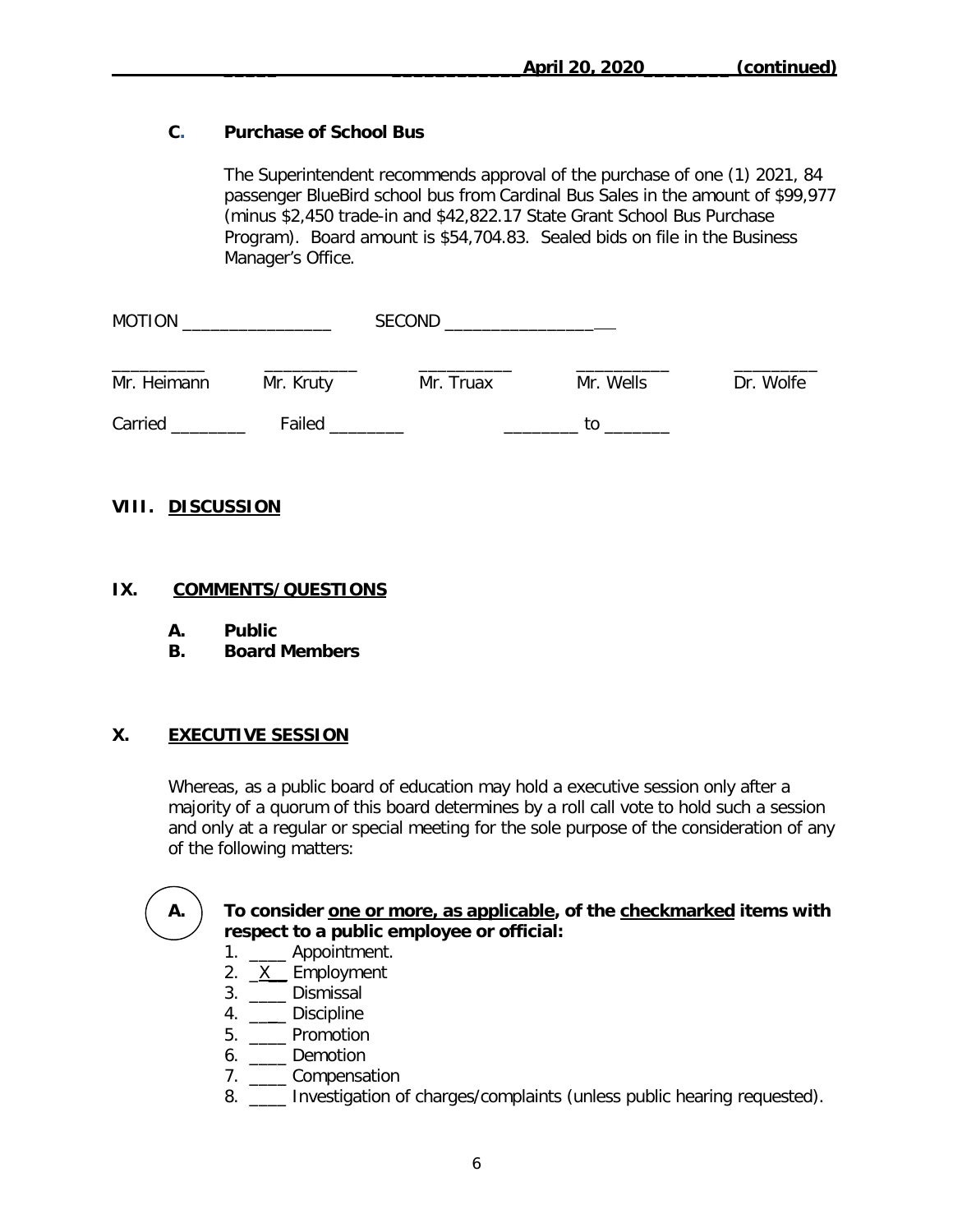**B. To consider the purchase of property for the public purposes or for the sale of property at competitive bidding.**

**C. Conferences with an attorney for the public body concerning disputes involving the public body that are the subject of pending or imminent court action.**

**D . Preparing for, conducting, or reviewing negotiations or bargaining sessions with public employees concerning their compensation or other terms and conditions of their employment.**

**E. Matters required to be kept confidential by federal law or rules or state statutes.**

**F. Specialized details of security arrangements where disclosure of the matters discussed might reveal information that could be used for the purpose of committing or avoid prosecution for a violation of the law.**

Now, therefore, be it resolved, that the Ashland City School Board of Education, by a majority of the quorum present at this meeting, does hereby declare its intention to hold an executive session on item(s) **\_\_A2, B, D. F \_** as listed above.

| MOTION $\_\_$    |           |                          |                |           |
|------------------|-----------|--------------------------|----------------|-----------|
| Mr. Heimann      | Mr. Kruty | Mr. Truax                | Mr. Wells      | Dr. Wolfe |
|                  |           |                          |                |           |
| XI. ADJOURNMENT  |           |                          |                |           |
|                  |           | SECOND _________________ |                |           |
| Mr. Heimann      | Mr. Kruty | Mr. Truax                | Mr. Wells      | Dr. Wolfe |
| Carried ________ |           |                          | $\frac{10}{2}$ |           |